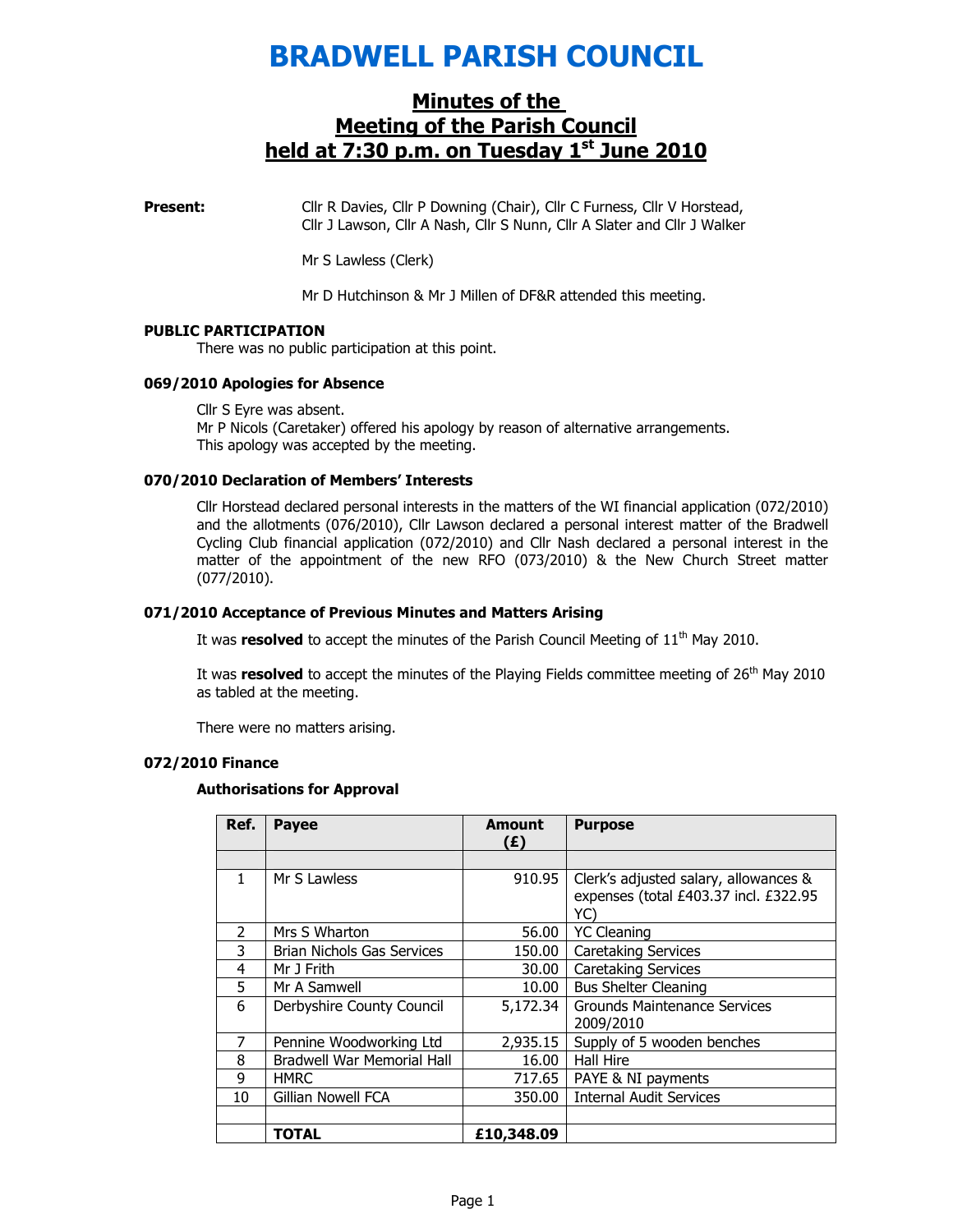It was resolved to approve all the above financials authorisations except item number 6. The Clerk was asked to clarify the amount of this invoice.

Matters Raised by the Clerk (working papers were tabled at the meeting)

The Clerk presented the 2009/2010 accounts, and highlighted the main points of interest. The Internal Auditor had raised two points in particular with these accounts, namely a) a current Risk Assessment had not been prepared and b) a current Fixed Assets Register had not been prepared. These accounts have now been completed by the RFO and have now been approved by the Internal Auditor. The Clerk was asked to clarify the policy of recording depreciation in the accounts. It was resolved to accept the 2009/2010 accounts and the Chair signed the accounts.

The Clerk presented the Annual Return and highlighted the main points. This document is required by the Audit Commission as our External Auditor. It was resolved to accept the Annual Return and the Chair signed the document.

#### Other Financial Matters

The letter from Rebellion Knoll W.I. requesting authorisation to spend up to  $£100$  on summer bedding plants for village tubs was discussed. It was resolved to authorise the WI to purchase for bedding plants up to £100.

The letter from a resident that the council accounts be publicised in Bradwell News was discussed. It was resolved that the Clerk should send the reply, as agreed by council, to the resident.

The request from the Bradwell Cycling Club to make a S137 donation of £50, which it will match, to the running costs of the First Responder defibrillator was discussed. It was resolved to authorise this £50 payment.

#### 073/2010 Parish Council Processes

It was resolved that in view of the confidential nature of the business about to be transacted, it was advisable in the public interest that the press and public be temporarily excluded and they were instructed to withdraw.

The reason given for this exclusion is under the Freedom of Information Act exemption Section 40 – personal Information

Cllr Downing presented his report on recruiting a new RFO. It was resolved that the position of RFO be offered to Mr Richard Chester, subject to a three month probationary period, and that he be paid on an hourly basis of  $£8.50$  per hour. He would be expected to attend council meetings as a required part of his duties.

It was **resolved** to conduct further business in a non-confidential manner.

The appointment of members to committees and external bodies was reviewed. It was resolved that Cllr Downing should be appointed to the Youth Centre committee, and that Cllr Lawson should discuss the duties of membership of the Bradwell War Memorial Hall committee with Cllr Downing.

The need to re-establish a Finance committee was discussed. It was resolved to establish a Finance committee with Cllr Furness as Chair and with Cllrs Nash, Lawson, Nunn and Slater as members.

It was decided to delegate the review of the Financial Regulations to the Finance committee.

The organisation of the Youth Centre was discussed. It was decided that this matter should be discussed at the Youth Centre next meeting.

The review the Terms of Reference of the Youth Centre was discussed. It was decided that this matter should be discussed at the next Youth Centre meeting.

The recent Power of Well Being course was reviewed. Cllrs Furness and Lawson attended this course. It was decided that Cllr Downing should attend the course on 27/07/10 and that Cllrs Davies and Walker should also attempt to attend this course.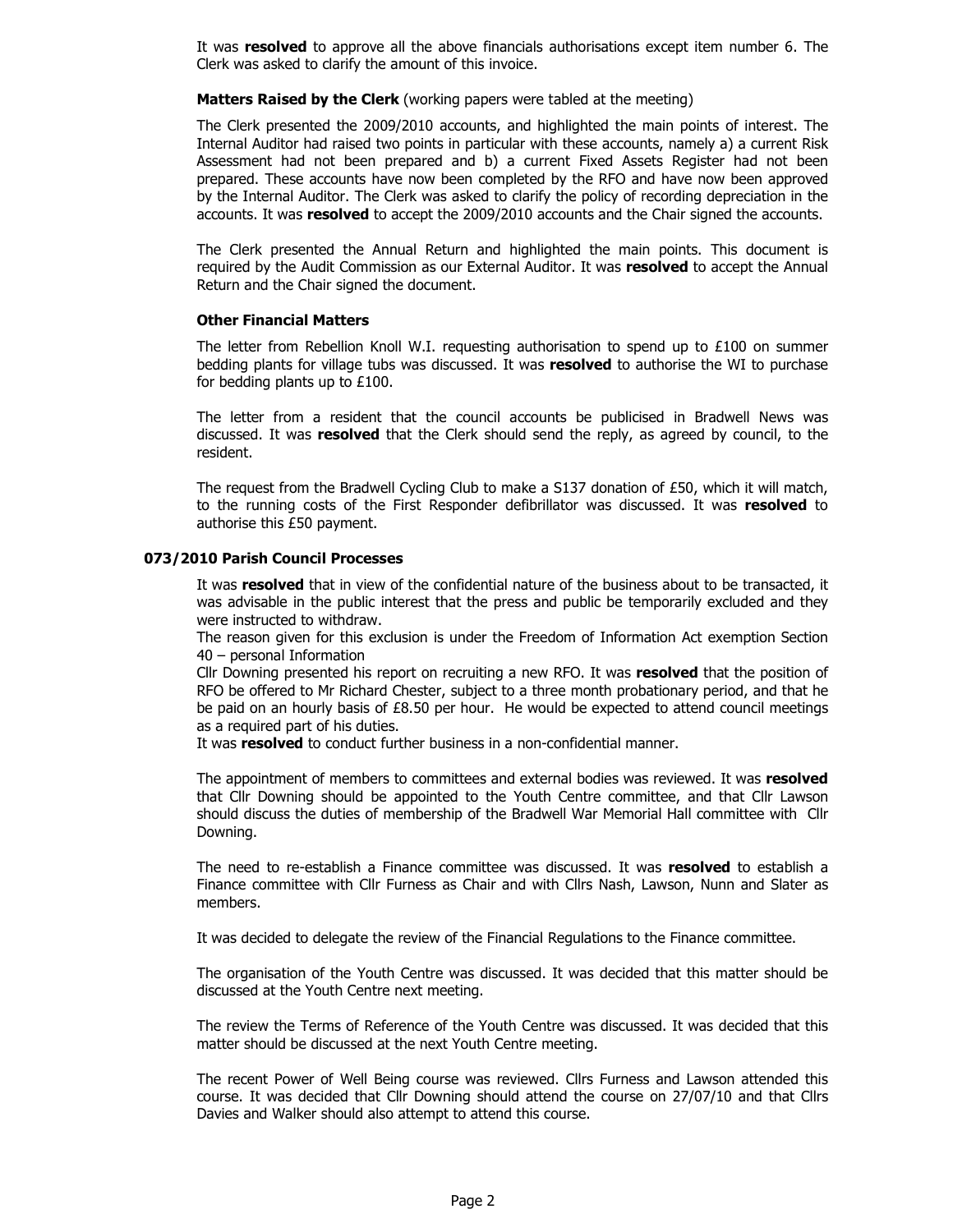The role of members in spotting and acting on inappropriate building work was discussed. It was decided that the existing process of reporting these to the Clerk for him to contact the appropriate authority should continue.

The suggestion that council meetings should be recorded was discussed. It was decided not to proceed with this suggestion.

#### 074/2010 Village Issues / Initiatives

No report was available from Derbyshire Constabulary.

It was resolved to suspend Standing Orders to allow the members of the DF&R to address the council.

Mr D Hutchinson & Mr J Millen of DF&R addressed the meeting regarding plans for the retained service in Bradwell. They stated that there were no plans to change the status of the station in Bradwell. The delivery of F&R service was being reviewed country-wide following a major incident where a number of fire fighters had been killed, especially the need to ensure that all personnel were fully trained. A six month evaluation & training period was underway. Staff were expected to undertake 2 hours training per week. Bradwell has a specific problem in that the manning level is seriously low and could be down from a maximum of 15 to 6 staff next year.

Suggestions were discussed as to how the council could help in any way. Among others suggestions it was agreed that recruitment information could be posted in Bradwell News and that DF&R could supply a manned DF&R information stall on the Carnival field.

Cllr Downing thanked Mr Hutchinson & Mr Millen for attending.

It was resolved to reinstate Standing Orders.

Cllr Walker gave his report on the operation of the Youth Centre. His report included the following information a) DCC had stated that they would be unable to provide two support workers per evening in future, b) the Council would need to take over control of the centre and that three volunteers per session would now be required, c) DCC could provide training for volunteers d) a new CRB co-ordinator would be required, e) money had been returned from last year's Carnival BBQ, f) an excursion was being planned and g) money was required to provide a BBQ for this year's Carnival. It was resolved to spend up to  $£250$  for the excursion and up to £150 to provide BBQ supplies with Holdworths.

The Clerk reported that no progress had been made in completing the Community Response Plan for Civil Emergencies.

#### 075/2010 Playing Fields & Village Caretaking

The Clerk gave a report on the caretaking activities of the last month. The Clerk is to progress the outstanding tasks. Cllr Davies is to advise the Clerk of other potential caretakers.

Cllr Lawson gave her report on the recent meeting of the Playing Fields committee. Her report included the following information a) the RoSPA report was due soon, b) a resident had complained about the state of the Youth Shelter, c) the cleaning of the Youth Shelter glass is to be improved, d) new 'No Dogs' signs are to be installed, e) the committee did not think it appropriate to create a three year plan for Town Bottom, f) the Clerk is to get quotes for the supply and installation of new equipment on Town bottom and g) it was expected to present proposals for new equipment at the next council meeting.

#### 076/2010 Highways, Rights of Way & Open Spaces

Cllr Downing reviewed progress in the council's provision of allotments. Cllr Davies was asked to see if it would be possible to acquire use of the Lafarge field, Cllr Downing is to contact the Chair of the Allotments Group, and the Clerk is to write again to the owner of the Town Lane field.

Cllr Downing reported on progress for the production and installation of a Village Map. Quotes are being obtained for the production of the map and for a wooden stand.

Cllr Furness reported on the visit by DCC councillors to review rights of way. DCC Cllr Jackson is to progress the issues raised during the visit with DCC staff.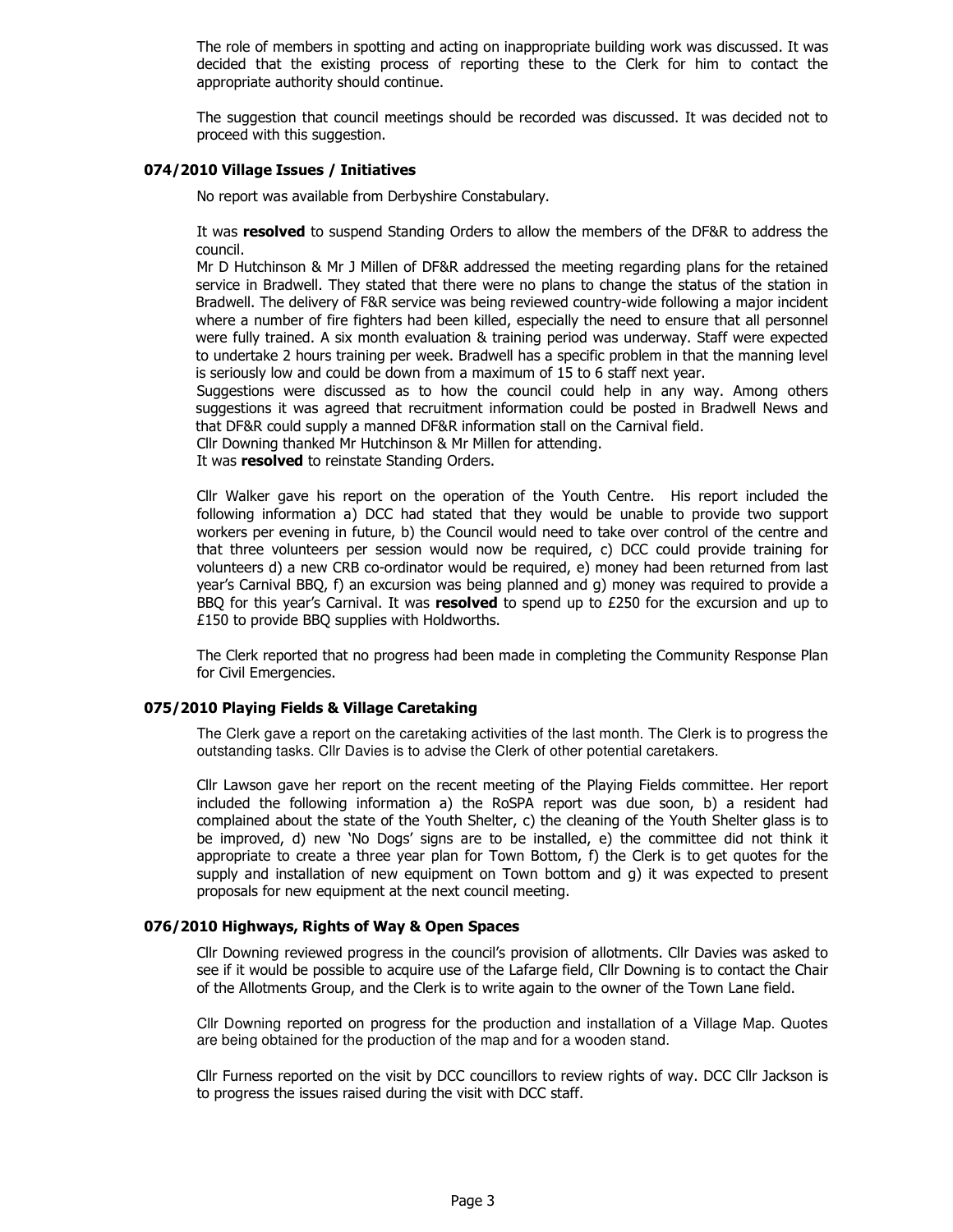Cllr Downing reported on recent meetings of local parish councils trying to protect our ancient lanes. He stated that the meeting proposed to establish a formal group to progress this initiative. This approach was discussed and concerns were raised that a formal group might concentrate on matters not local to Bradwell and that the council should concentrate on the implementation of the Brough Lane management plan. It was decided that Cllrs Downing & Furness should attend the meeting of this group planned for the following day and then report back to the council at the next meeting.

The advertisement from BTCV to carry out conservation work at £270 per day was noted.

| Type       | Date of<br>Application<br><b>Notice</b> | Reference        | Property                                           | Summary                                                                                                                                                 |
|------------|-----------------------------------------|------------------|----------------------------------------------------|---------------------------------------------------------------------------------------------------------------------------------------------------------|
|            |                                         |                  |                                                    |                                                                                                                                                         |
| <b>New</b> | 06/05/10                                | NP DDD 0510 0433 | The Sett, Dale End,<br><b>Bradwell</b>             | Re-roof using stone slates<br>and fit 9 rooflights.                                                                                                     |
|            |                                         |                  |                                                    |                                                                                                                                                         |
| Granted    | 17/02/10                                | NP DDD 0210 0137 | The<br>Homestead,<br>Town Lane,<br><b>Bradwell</b> | Construction<br>Ωf<br>a<br>stone-built<br>garden<br>shed and erection of a<br>small summer house<br>The council <b>objected</b> to<br>this application. |
|            |                                         |                  |                                                    |                                                                                                                                                         |

#### 077/2010 Planning Applications

The above planning applications were noted.

#### Newburgh Estates Ltd.

Cllr Downing reported that no progress had been noted with this planning application since the last meeting. We still await the submission of the amended planning application.

It was resolved that in view of the confidential nature of the business about to be transacted, it was advisable in the public interest that the press and public be temporarily excluded and they were instructed to withdraw.

The reason given for this exclusion is under the Freedom of Information Act exemption Section 36 – conduct of public affairs.

The letter received from DDDC was read by Cllr Downing. It was resolved that a solicitor should be instructed to advise on the council aspects of this letter.

It was **resolved** to conduct further business in non-confidential manner.

#### 078/2010 Reports from Council Representatives on Outside Bodies / Attendance at External Meetings / Relationship with Local Authorities & Other Bodies

# Recent Meetings: Date Event Council and Council and Council Representative(s)

#### Future Meetings:

| <b>Date</b> | <b>Event</b>                                                                                                                | Council<br>Representative(s) |
|-------------|-----------------------------------------------------------------------------------------------------------------------------|------------------------------|
|             |                                                                                                                             |                              |
| 09/06/10    | DALC – Land Registry Training Event<br>DALC Office, Church St., Wirksworth DE4 4EY<br>Session Times: - 10:30; 13:00 & 15:00 |                              |
| 12/07/10    | Peak Park Parishes Forum - Annual Liaison Meeting<br>PDNPA Aldern House, Baslow Rd, Bakewell from 18:00                     |                              |
| 12/10/10    | Derbyshire Constabulary Annual Parish Councils Evening -<br>Police HQ, Butterley Hall, Ripley at 19:00                      |                              |
| 21/10/10    | DCC - Parish & Town Council Liaison Forum<br>Members Room, County Hall, Matlock (evening - time tbc)                        |                              |
|             |                                                                                                                             |                              |